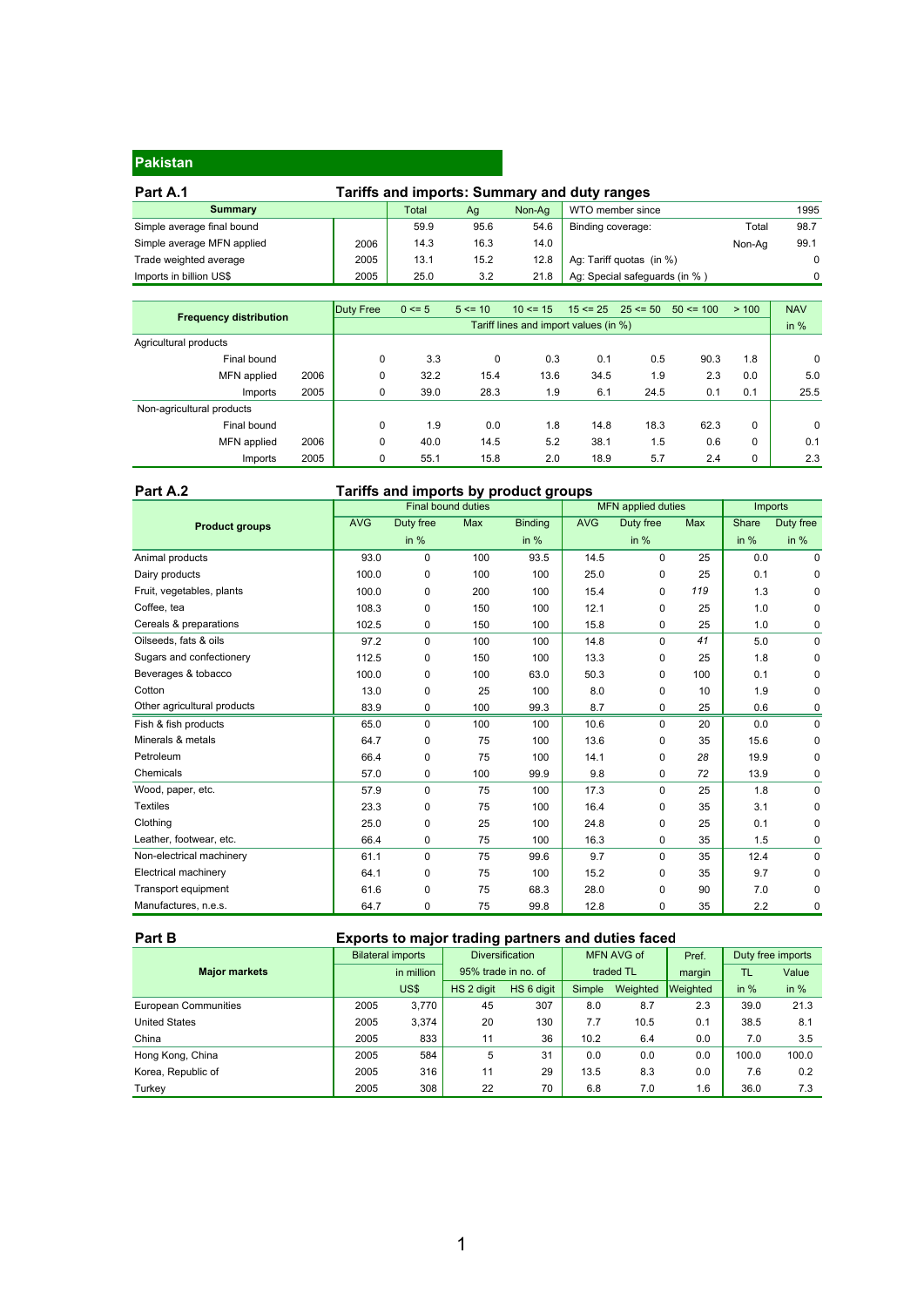## **World Tariff Profiles 2006 Country Pages**

Through a joint effort of the WTO, UNCTAD and ITC, this publication offers the reader in a single, comprehensive document the main tariff parameters for each of the 150 WTO Members. A special effort was made also to include other countries and customs territories, and to ensure international comparability of the indicators. The tables will be updated on a yearly basis

The country pages are divided into two blocks covering (A) the domestic market access protection and (B) the protection faced in the six major export markets. In part A, information on bound and applied duties is shown by duty ranges and by sectors. Information for agricultural and non-agricultural duties is shown separately. In addition, there are indicators on the occurrence of special safeguards and on tariff quotas. In part B, the trade diversification and market access conditions in the major export markets are depicted. Taking into account preferential schemes as available in any of the three organizations' databases, trade-weighted preferential margins are also estimated.

In the comparison of bound and applied duties within countries and across countries, there are the following caveats that need to be taken into account. These relate to: (1) binding coverage; (2) tariff bindings not fully implemented; (3) the effects of different nomenclature breakdowns and (4) AVEs:

- While binding commitments cover all agricultural products, this is not always the case for non-agricultural goods. There are a number of WTO Members where the binding coverage for non-agricultural products is less – and sometimes much less – than 100 per cent.. Any comparison of bound and applied tariff indicators is only valid in cases of full binding coverage.
- For most WTO Members, except those who acceded most recently, all commitments dating back to the Uruguay Round have by now been implemented. In cases where commitments are not yet fully implemented, one may see MFN applied averages or maxima exceeding the corresponding bound duty indicators.
- In some cases, one can observe the average of bound duties to be lower than the average of MFN applied duties, although there is no single applied duty higher than the corresponding bound duty. Such an apparent binding violation may simply be the result of different nomenclature breakdowns. Bound duties are mostly expressed in HS 1996 nomenclature, whereas applied duties are expressed in HS 2002 nomenclature.
- Last but not least, the AVE calculation may affect the comparison between bound and applied duties, because the changes in nomenclature may have resulted in the use of different unit values. In other cases, bound duties have been expressed in a way that is not directly comparable with the currently used applied duties. In a number of cases, the estimated MFN applied AVEs were adjusted when the corresponding bound tariff lines were defined in *ad valorem* terms. In these cases, the corresponding bound *ad valorem* duty was used as a ceiling for the AVE estimate.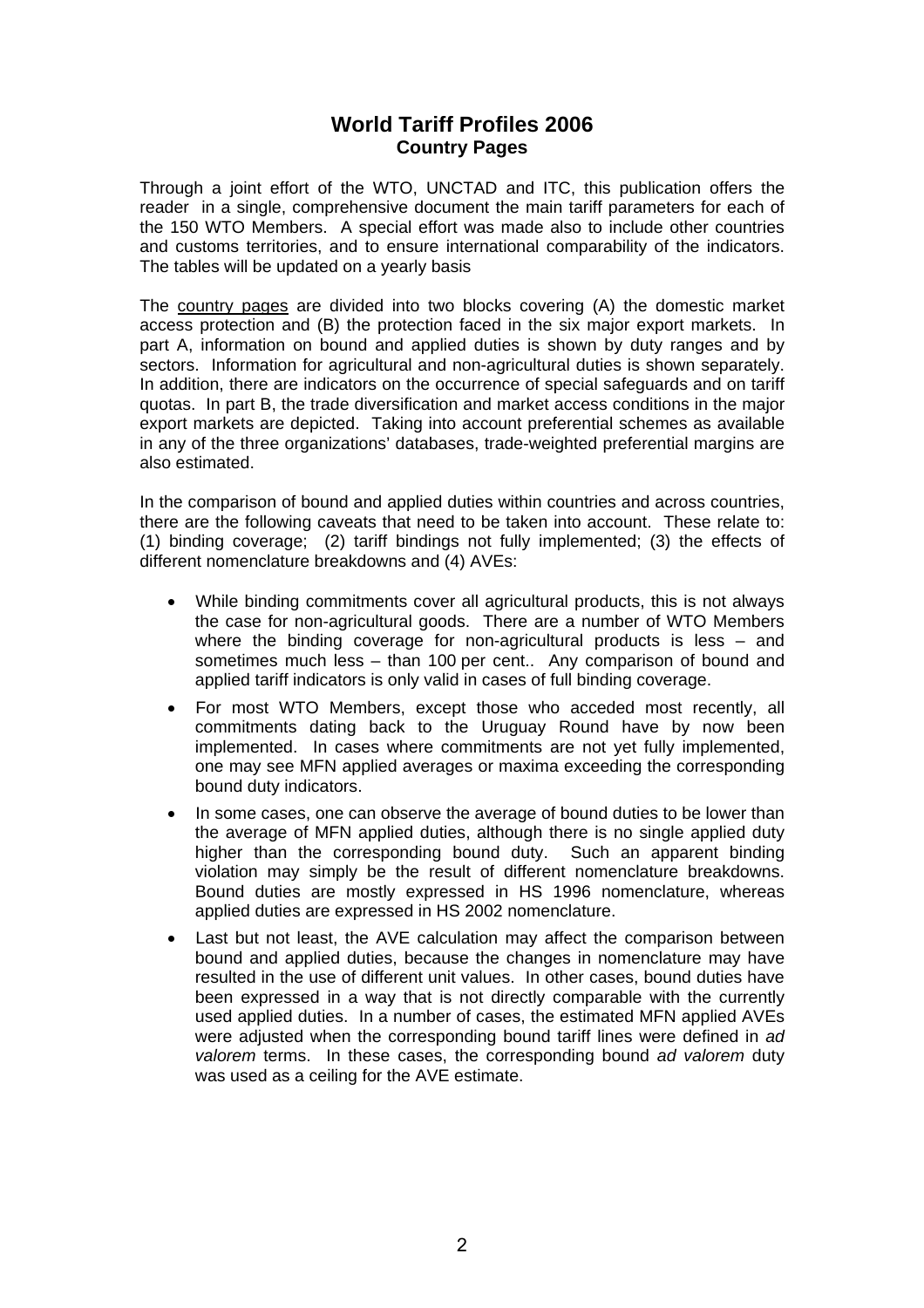# **Country pages - Technical notes**

Only duties and imports recorded under HS Chapters 01-97 are taken into account. National tariff lines that do not follow the standard HS nomenclature at the level of HS six-digit subheadings, either in HS1996 or HS2002, were discarded and not taken into account. All calculations are based on the complete standard nomenclature. In Parts A.1 and A.2, all simple averages are based on pre-aggregated HS six-digit averages. Pre-aggregation means that duties at the tariff line level are first averaged to HS six-digit subheadings. Subsequent calculations are based on these preaggregated averages.

| <b>Summary</b>                     |                                                                                                                                                                                                                                                                                                                                                                                          |
|------------------------------------|------------------------------------------------------------------------------------------------------------------------------------------------------------------------------------------------------------------------------------------------------------------------------------------------------------------------------------------------------------------------------------------|
| <b>ROW TITLES</b>                  | <b>DESCRIPTION OR METHOD OF CALCULATION</b>                                                                                                                                                                                                                                                                                                                                              |
| Simple average final<br>bound      | Simple average of final bound duties excluding unbound tariff lines                                                                                                                                                                                                                                                                                                                      |
| Simple average MFN<br>applied      | Simple average of MFN applied duties                                                                                                                                                                                                                                                                                                                                                     |
| <b>Trade weighted</b><br>average   | HS six-digit MFN tariff averages weighted with HS six-digit import flows                                                                                                                                                                                                                                                                                                                 |
| Imports in billion US\$            | Imports in billion US\$                                                                                                                                                                                                                                                                                                                                                                  |
| <b>Binding coverage</b>            | Share of HS six-digit subheadings containing at least one bound tariff line. The<br>percentage share is also presented separately for non-agricultural (Non-AG) tariff lines.<br>Full binding coverage is indicated by 100 without further decimals. If some tariff lines<br>are unbound but the result still rounds to 100 this is reflected by maintaining one<br>decimal, i.e. 100.0. |
| <b>AG: Tariff quotas</b><br>(in %) | Per cent of HS six-digit subheadings in the schedule of agricultural concession covered<br>by tariff quotas. Partial coverage is taken into account on a <i>pro rata</i> basis.                                                                                                                                                                                                          |
| AG: Special<br>safeguards (in %)   | Per cent of HS six-digit subheadings in the schedule of agricultural concessions with at<br>least one tariff line subject to Special Safeguards (SSG). Partial coverage is taken into<br>account on a <i>pro rata</i> basis.                                                                                                                                                             |

### **Part A.1 Tariffs and imports: Summary and duty ranges**

### **Frequency distribution by duty ranges**

The shares by duty ranges in the frequency distribution are based on the *pro rata* shares of tariff line level duties in the standard HS six-digit subheadings. For example, if there are two tariff lines in one HS six-digit subheading, one with a duty of 10 and one with a duty of 20, then half of the HS six-digit subheading is allocated to the 5-10 range and the other half to the 15-25 range. The frequency distribution includes AVEs whenever those were calculated. The percentages by duty ranges add up to 100 per cent for MFN applied duties unless there are non-computable AVEs or missing tariff lines for which no separate category was allocated. For bound duties, the duty ranges add up to the percentage of the binding coverage unless there are non-computable AVEs or missing tariff lines. Please note that the use of different nomenclatures for bound and MFN applied duties affects the comparability of bound and MFN applied duty shares by frequency ranges.

When trade is available at the tariff line level, imports are allocated on a tariff line basis to the respective duty ranges. Otherwise, HS six-digit imports are allocated on a *pro rata* basis to duty ranges, e.g. if there are two tariff lines in one HS six-digit subheading, one with a duty of 10 and one with a duty of 20 then half of the HS six-digit imports are allocated to the 5-10 range and the other half to the 15-25 range.

Share of HS six-digit subheadings subject to non*-ad valorem* duties. When only part of the HS six-digit subheading is subject to non*-ad valorem* duties, the percentage share of these tariff lines is used.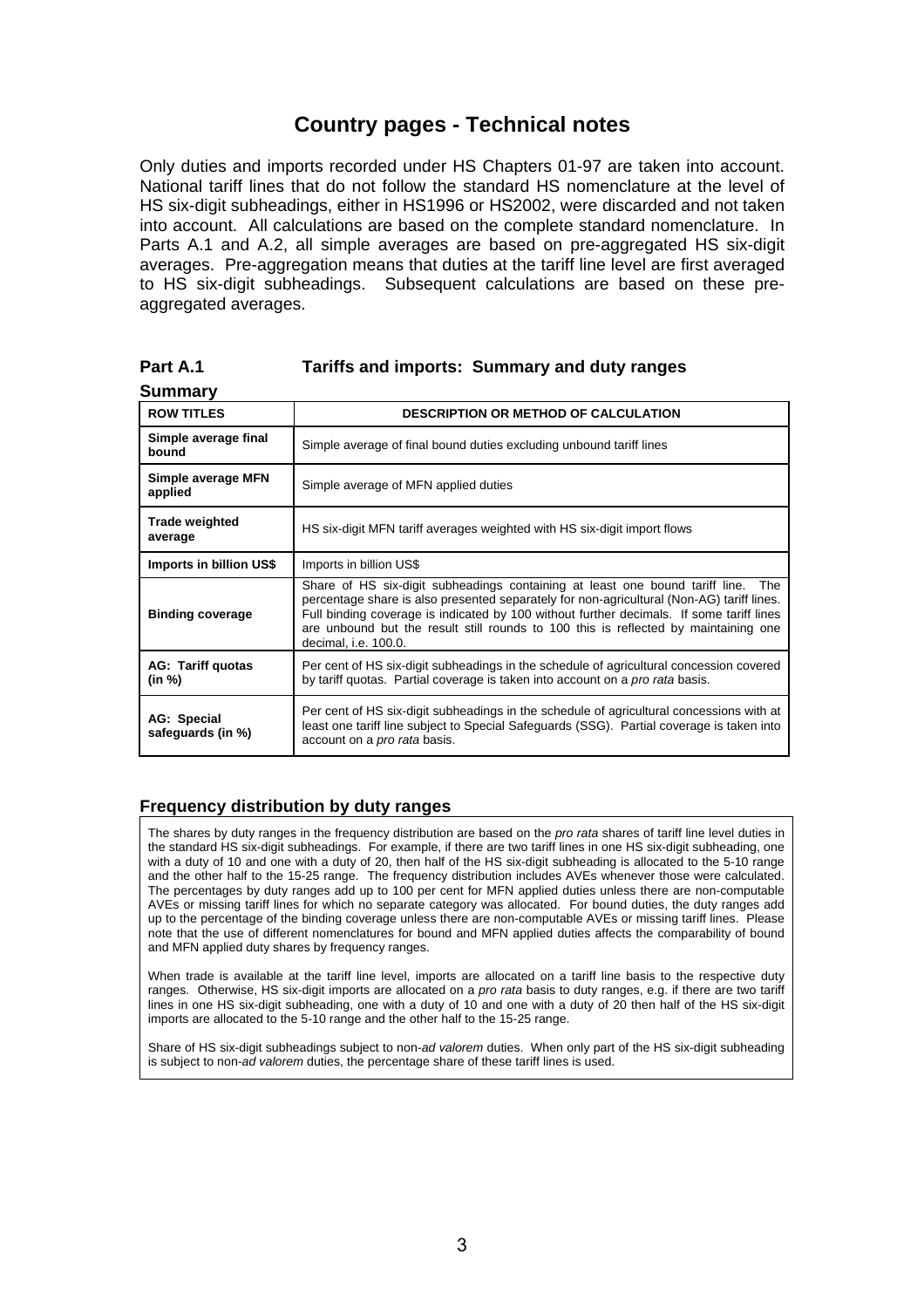| Part A.2                     |                | Tariffs and imports by product groups                                                                                                                                                                                                                                                   |  |  |  |  |  |
|------------------------------|----------------|-----------------------------------------------------------------------------------------------------------------------------------------------------------------------------------------------------------------------------------------------------------------------------------------|--|--|--|--|--|
| <b>COLUMN HEADING</b>        |                | <b>DESCRIPTION OR METHOD OF CALCULATION</b>                                                                                                                                                                                                                                             |  |  |  |  |  |
|                              | <b>AVG</b>     | Simple average of final bound duties excluding unbound tariff lines                                                                                                                                                                                                                     |  |  |  |  |  |
| <b>Final bound</b><br>duties | Duty-free      | Share of duty-free HS six-digit subheadings in the total number of<br>subheadings in the product group. Partially duty-free subheadings are taken<br>into account on a <i>pro rata</i> basis.                                                                                           |  |  |  |  |  |
|                              | Max            | Highest ad valorem duty or calculated AVE within the product group                                                                                                                                                                                                                      |  |  |  |  |  |
|                              | Binding in %   | Share of HS six-digit subheadings containing at least one bound tariff line.<br>Full binding coverage is indicated by 100 without further decimals. If some<br>tariff lines are unbound but the result still rounds to 100 this is reflected by<br>maintaining one decimal, i.e. 100.0. |  |  |  |  |  |
|                              | <b>AVG</b>     | Simple average of MFN applied duties                                                                                                                                                                                                                                                    |  |  |  |  |  |
| <b>MFN</b> applied<br>duties | Duty-free      | Share of duty-free HS six-digit subheadings in the total number of<br>subheadings in the product group. Partially duty-free subheadings are taken<br>into account on a <i>pro rata</i> basis.                                                                                           |  |  |  |  |  |
|                              | Max            | Highest ad valorem duty or calculated AVE within the product group                                                                                                                                                                                                                      |  |  |  |  |  |
| <b>Imports</b>               | Share in %     | Share of imports falling under product group                                                                                                                                                                                                                                            |  |  |  |  |  |
|                              | Duty-free in % | Share of MFN duty-free imports falling under product group in total imports in<br>that product group. Partially duty-free subheadings are taken into account on<br>a pro rata basis if tariff line imports are not available.                                                           |  |  |  |  |  |

| Part B                                      |              | Exports to major trading partners and duties faced                                                                                                                                                                                        |  |  |  |  |  |
|---------------------------------------------|--------------|-------------------------------------------------------------------------------------------------------------------------------------------------------------------------------------------------------------------------------------------|--|--|--|--|--|
| <b>COLUMN HEADING</b>                       |              | <b>DESCRIPTION OR METHOD OF CALCULATION</b>                                                                                                                                                                                               |  |  |  |  |  |
| <b>Bilateral imports</b>                    | in Mill US\$ | Total imports of major partner countries                                                                                                                                                                                                  |  |  |  |  |  |
| Diversification:<br>95 % trade in no.<br>οf | HS 2-digit   | Number of HS Chapters with trade flows after exclusion of 5 per cent of<br>smallest bilateral tariff line trade flows.                                                                                                                    |  |  |  |  |  |
|                                             | HS 6-digit   | Number of HS six-digit subheadings with trade flows after exclusion of 5 per<br>cent of smallest bilateral tariff line trade flows                                                                                                        |  |  |  |  |  |
| <b>MFN Average of</b><br>traded TL          | Simple       | Simple average of MFN duties based only on tariff lines with imports                                                                                                                                                                      |  |  |  |  |  |
|                                             | Weighted     | Trade-weighted average MFN duty                                                                                                                                                                                                           |  |  |  |  |  |
| <b>Preference</b><br>margin                 | Weighted     | Trade-weighted average difference between the MFN duty and the most<br>advantageous preferential duty. Tariff lines where either MFN or preferential<br>duties cannot be expressed in ad valorem terms have been excluded.                |  |  |  |  |  |
| Duty-free imports                           | TL in %      | Duty-free tariff lines in per cent of all traded tariff lines; includes duty-free<br>preferential treatment. Partially duty-free subheadings are taken into<br>account on a pro rata basis if tariff line imports are not available.      |  |  |  |  |  |
|                                             | Value in %   | Share of duty-free trade in per cent of all bilateral trade flows; includes duty-<br>free preferential treatment. Partially duty-free subheadings are taken into<br>account on a pro rata basis if tariff line imports are not available. |  |  |  |  |  |